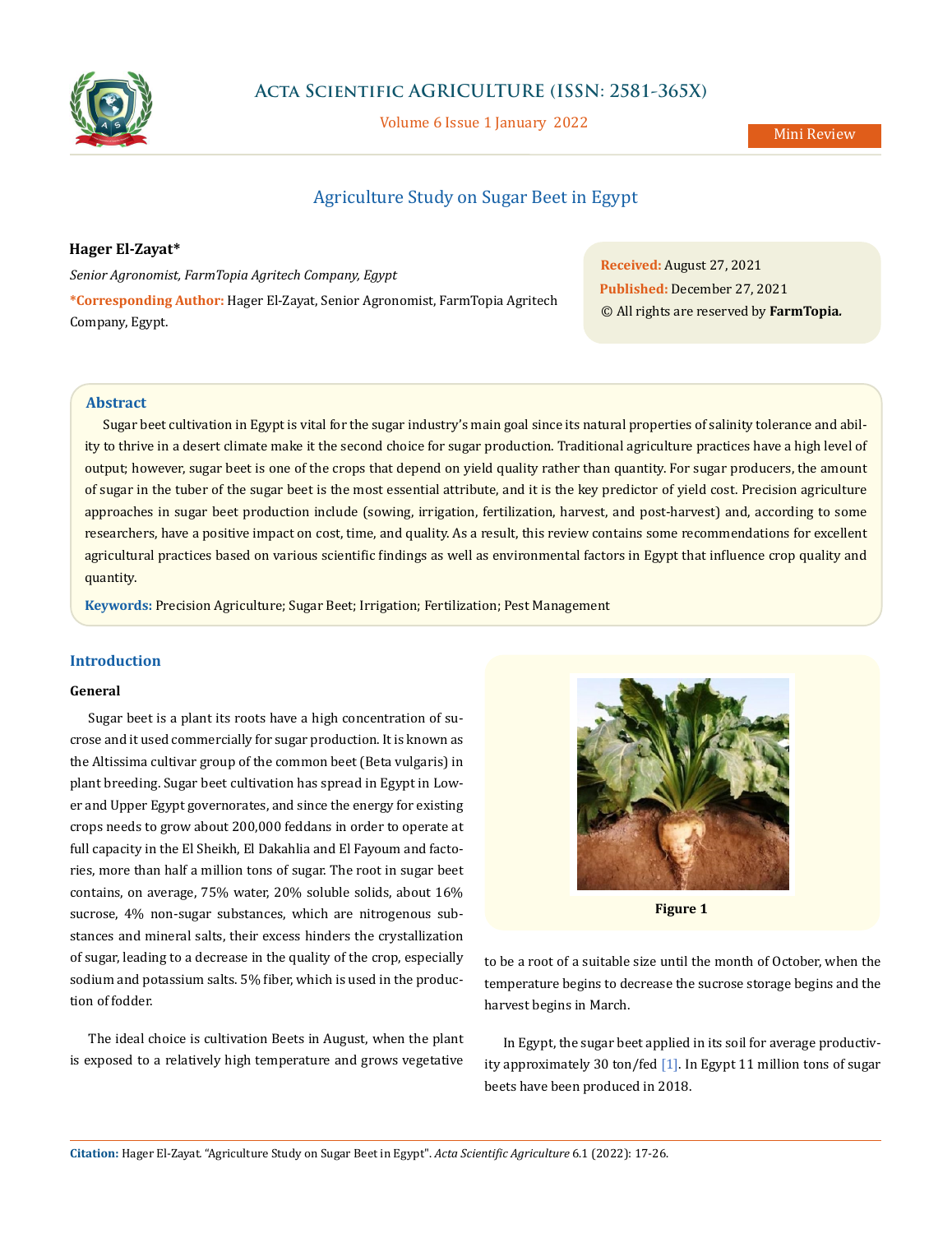#### **Project brief**

There are several types of cultivars that are produced in Egypt.

| <b>Cultivar</b> | <b>Origin</b> | Cultivar       | <b>Origin</b> |  |
|-----------------|---------------|----------------|---------------|--|
| Gloria          | Germany       | Pleno          | Netherland    |  |
| Toro            | Germany       | Farida         | Netherland    |  |
| Top             | Germany       | Demo poly      | France        |  |
| Monte Bianco    | Germany       | Deberya poly N | France        |  |
| Kawemira        | Germany       | Ras poly       | Sweden        |  |
| lola            | Germany       | H poly         | Sweden        |  |
| Oscar poly      | Denmark       | Nejma          | Sweden        |  |
| Athos poly      | Netherland    | Beta poly teri | Hungery       |  |

| ×.<br>۰.<br>. .<br>۰,<br>×<br>× |  |
|---------------------------------|--|
|---------------------------------|--|

The sugar beet crop needs about  $1800 - 2500$  m<sup>3</sup> of water throughout the life of the plant, distributed over about 7-8 irrigations, which increase in light sandy lands, which may reach 15-20 irrigations. In traditional agriculture, when preparing the land for cultivation, the canal and the pit must be established, provided that the line length does not exceed 7-8 m.

Growth Stages of sugar beet



**Figure 2:** Common creative license.

#### **Opportunity rationale**

As Egypt is one of the countries that exports molasses that is produced from sugar beet, also the number of sugar factories in Egypt increased, hence increasing the chance of sugar beet cultivation in Egypt as the consumption rate increase inside and outside Egypt.

#### **Environmental growth**

Temperature: The optimum temperature for plant and growth 20-30 degree Celsius.

- A daily minimum temperature above 3°C.
- A daily maximum temperature below 30°C (sugar beet).
- • An optimum accumulated temperature requirement of 1253 $\textdegree$ Cd (sugar beet) [2].

Sowing date: Early planting during August and mid-September, early germination, with a period ranging between 8-12 days.

Depth of cultivation: One of the main factors in the speed of germination is that the depth of seeds does not exceed 1-2 cm, especially in heavy lands, but in light lands, the depth of cultivation should not exceed 3 cm, as increasing the depth of seeds leads to a delay in germination for a period that may reach more than 40 days.

Soil quality: The germination of seeds in sandy and light lands is faster than in heavy lands.

| <b>Kind of soil</b> | <b>Parameter</b> | Range                                                                     | <b>Reference</b> |
|---------------------|------------------|---------------------------------------------------------------------------|------------------|
| Heavy Clay<br>soil  | Salinity (EC)    | 3.23 and 3.16 dsm <sup>1</sup><br>before planting and<br>after harvesting | $[3]$            |
| Sandy               | Salinity (EC)    | $0.58$ dsm <sup>-1</sup>                                                  | $[4]$            |
| Loamy               | PH               | 8.1                                                                       |                  |
| calcareous          | Salinity (EC)    | $1.15 - 1.2$                                                              | ∫5]              |
| soil                | PH               | $8.4 - 8.5$                                                               |                  |
|                     | Salinity (EC)    | $1.99 - 2.06$                                                             | [6]              |
| Sandy soil          | PH               | $8.13 - 8.15$                                                             |                  |
| Sandy loam          | Salinity (EC)    | 3.06 and 2.77<br>mmhos/cm                                                 | ∫⊺7]             |
| soil                | PН               | $8.1 - 8.3$                                                               |                  |
|                     | Salinity (EC)    | $1.45$ dSm <sup>-1</sup>                                                  | [8]              |
| Sandy soil          | PH               | $7.9 - 8.1$                                                               |                  |
| Sandy non           | Salinity (EC)    | $4.6 - 5.21$ dSm <sup>-1</sup>                                            | $[9]$            |
| calcareous<br>soil  | PH               | $7.9 - 8.1$                                                               |                  |

**Table 2**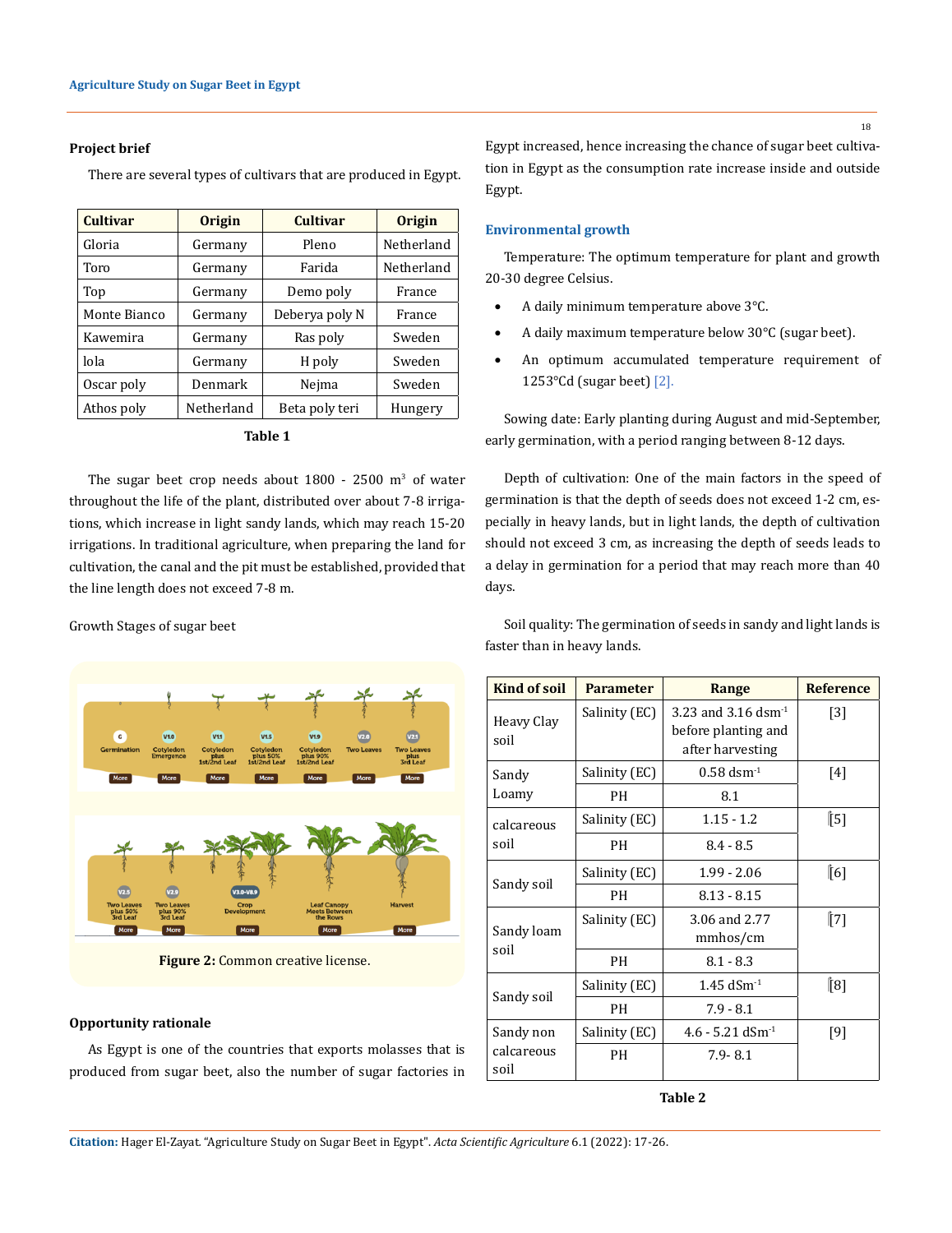Soil Nutrients uptakes by sugar beet crop to produce large yield.

| <b>Nutrients</b> | <b>Amount</b>       | <b>Notes</b>         | <b>Reference</b> |
|------------------|---------------------|----------------------|------------------|
|                  | 200 kg N ha $^{-1}$ | More than 50%        | [10]             |
|                  |                     | naturally from soil  |                  |
|                  |                     | and the remaining    |                  |
| Nitrogen         |                     | from fertilizers its |                  |
|                  |                     | application between  |                  |
|                  |                     | 4-6 weeks after      |                  |
|                  |                     | sowing               |                  |
| Potassium        | 114 kg ha $^{-1}$   |                      |                  |

**Table 3**

Irrigation of agriculture: When the irrigation water is increased and the land is immersed in water for a long period without being drained, it leads to delaying germination.

| <b>Parameter</b> | Range                    | <b>Reference</b> |
|------------------|--------------------------|------------------|
| Salinity (EC)    | $1.81$ dsm <sup>-1</sup> | [3]              |
| PН               | 7.14                     |                  |

```
Table 4
```
The Efficiency of water irrigation in desert from 6180 - 6463 m<sup>3</sup> /ha in drip irrigation method.

According to FAO recommendation to use drip irrigation in beetroot crop [3].

Irrigation water equations:

 $dn = (\theta f c - \theta w)$ AsR

dir =  $\mathfrak{m}$  (n+1)  $V = \lim_{\epsilon \to 0} (JA$ 

dn is the net water required to provide the soil water deficit to reach field capacity within the root zone (mm).

Ofc and Ow are the soil water contents at field capacity and at measuring time, respectively (%).

As is the bulk density  $(g \, cm^{-3})$ 

R is the root depth (mm)

dir is the net water requirement one day after soil water measurement or at the irrigation time (mm).

n is the number of days between the last irrigation date and the soil water measuring date (which was one day before the next irrigation date).

V is the volume of irrigation water (liters).

Ea is the application efficiency (for subsurface drip, surface drip and furrow irrigation this was assumed to be 95%, 90% and 80%, respectively).

A is the area of each plot  $(m^2)$  [12].

The crop evapotranspiration values were calculated according to the following equation:

 $ETc = ETo * Kc$ 

ETc = Crop evapotranspiration (mm/day)

ETo = Reference evapotranspiration (mm/day)

Kc = Crop coefficient values for sugar beet crop

Equation of Applied Irrigation Water: AIW =  $\frac{ETc * Kr * I}{Fc}$ 

AIW: Head of applied irrigation water (mm).

ETc: Crop evapotranspiration (mm/day)

Kr: Evaporation reduction coefficient, that depends on ground cover.

I: Irrigation intervals (day),

Ea: Irrigation efficiency of the drip irrigation system

LR: Leaching requirements.

Insect infestation: In many cases, germination is greatly affected by insect infestation, especially the borer, cutworm and cotton leaf worm, which may eliminate seedlings in their buds, especially in the early lugs.

The land is prepared to be plowed at least twice in a homogeneous manner when the field moisture content is 50% (cultivated land) plowing is followed by smoothing and leveling the soil, then dividing the land into lines and basins to facilitate irrigation.

#### **Fertilization**

- It is recommended to add 60 80 kg of nitrogen per acre
- It must be added at an early age in the life of the plant so that nitrogen fertilizer is not added when the plants reach the age

**Citation:** Hager El-Zayat*.* "Agriculture Study on Sugar Beet in Egypt". *Acta Scientific Agriculture* 6.1 (2022): 17-26.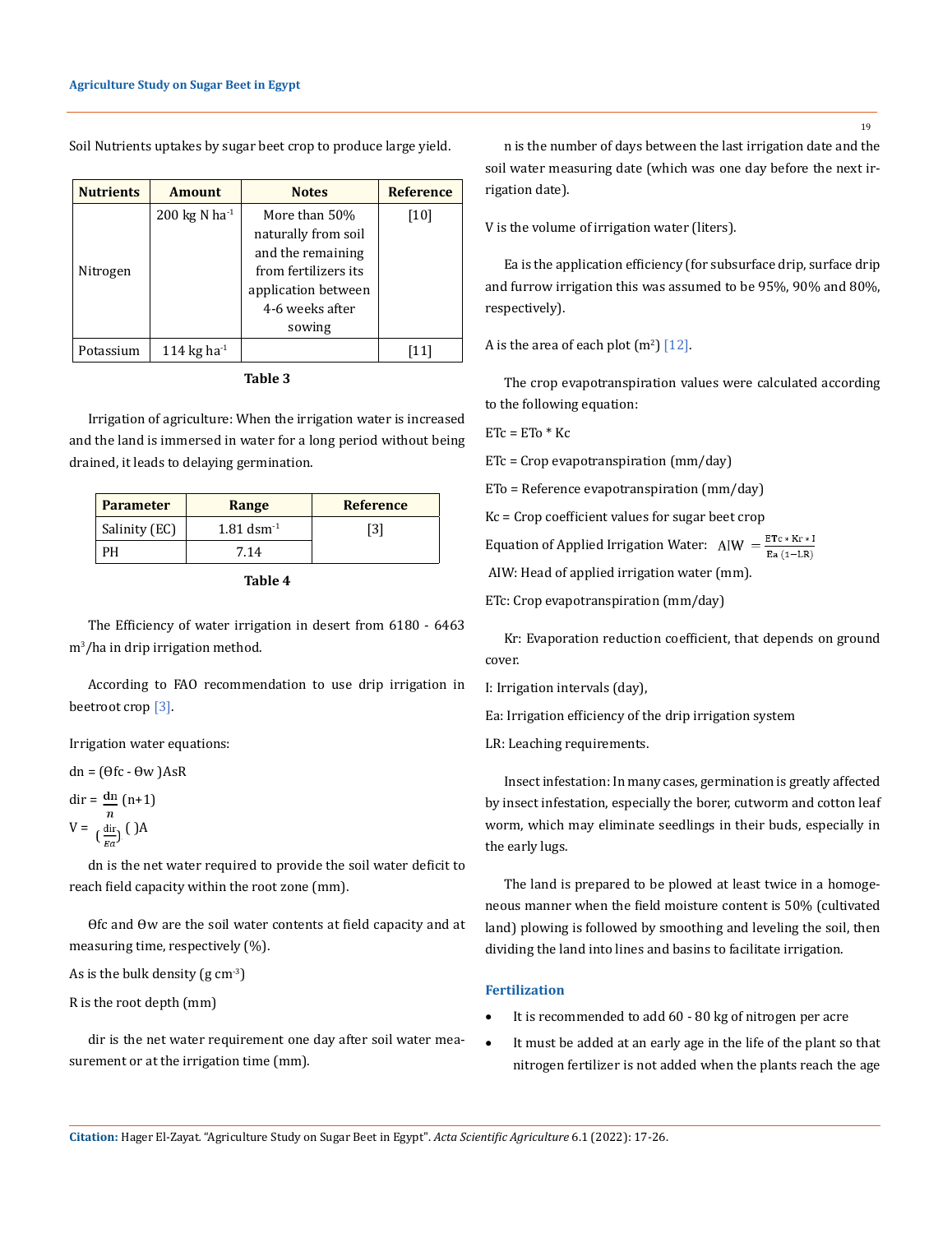of 90 days, and nitrogen fertilizer is added in two approximately equal batches. The first batch is added immediately after thinning, and the second batch is added to the irrigation following it.

• Organic fertilizers can be added to sandy and reclaimed lands, and phosphate fertilizers are added at a rate of 100-200 kg, superphosphate 15%, and the best date for adding it is during the preparation period of the land during the plowing process so that the phosphate fertilizer can be mixed well.

# **Operational plan**

#### **Pests and diseases**

| <b>Pests</b>                 | <b>Diseases</b>                                   |
|------------------------------|---------------------------------------------------|
| Mole cricket                 | Cercospora leaf spot (fungal disease)             |
| Cutworm                      | Powdery mildew (fungal disease)                   |
| Egyptian cotton leaf<br>worm | Damping off (fungal disease)                      |
| Flea beetle                  | Nematodes                                         |
| Mangold fly                  | Hollow Heart (Nitrogen fertilization<br>increase) |
|                              | Black heart (deficiency of boron)                 |

## **Table 5**

| <b>Event</b>                | <b>Method</b>                | <b>Equipment</b>        | No. of<br>labors | <b>Duration/Time</b>                                                  | <b>Notes</b>                | <b>Recommendation</b>                                                                                  |
|-----------------------------|------------------------------|-------------------------|------------------|-----------------------------------------------------------------------|-----------------------------|--------------------------------------------------------------------------------------------------------|
|                             | Stubble cultivation          | Tined cultivator        |                  | After harvesting                                                      | Depth: 0.2 - 0.5m           | 2 passes                                                                                               |
|                             |                              | Disc tiller             |                  | the previous crop                                                     |                             | 1 pass                                                                                                 |
| Soil tillage                | Mouldboard<br>ploughing      | Mouldboard<br>ploughing |                  |                                                                       | Depth: 20 cm or<br>more     |                                                                                                        |
|                             | harrowing after<br>ploughing | Rotary harrows          |                  |                                                                       | Depth: 5 - 15 cm            |                                                                                                        |
| Conservation                | Stubble mulch                | Sweep ploughs           |                  |                                                                       | For large plant<br>residues |                                                                                                        |
| tillage                     | Disc ploughing               | disc ploughs            |                  |                                                                       | For small plant<br>residue  |                                                                                                        |
| Pre-sowing<br>fertilization | After soil testing           |                         |                  | Before sowing                                                         |                             | Phosphorus 30kg P2 05<br>fed-1 in the form of<br>calcium super<br>phosphate (15.5%<br>$P_2O_5$ ] [13]. |
| Levelling                   | Laser levelling              | Laser leveler           |                  |                                                                       |                             |                                                                                                        |
| Sowing seeds                |                              |                         |                  | During August                                                         |                             |                                                                                                        |
| First<br>Irrigation         | Surface irrigation<br>system |                         |                  | After sowing<br>seeds                                                 |                             | Cold and abundant<br>water flow and draining<br>of exceed water after<br>irrigation                    |
| Second<br>irrigation        | Surface irrigation<br>system |                         |                  | After 4-6 days of<br>sowing                                           |                             | To inhibit the moisture<br>loss from seeds                                                             |
| Middle<br>irrigations       | Surface irrigation<br>system |                         |                  | The irrigation<br>time depend<br>on the soil and<br>weather condition |                             |                                                                                                        |
| Last<br>irrigation          | Surface irrigation<br>system |                         |                  | 4-5 days before<br>harvest                                            |                             |                                                                                                        |

**Citation:** Hager El-Zayat*.* "Agriculture Study on Sugar Beet in Egypt". *Acta Scientific Agriculture* 6.1 (2022): 17-26.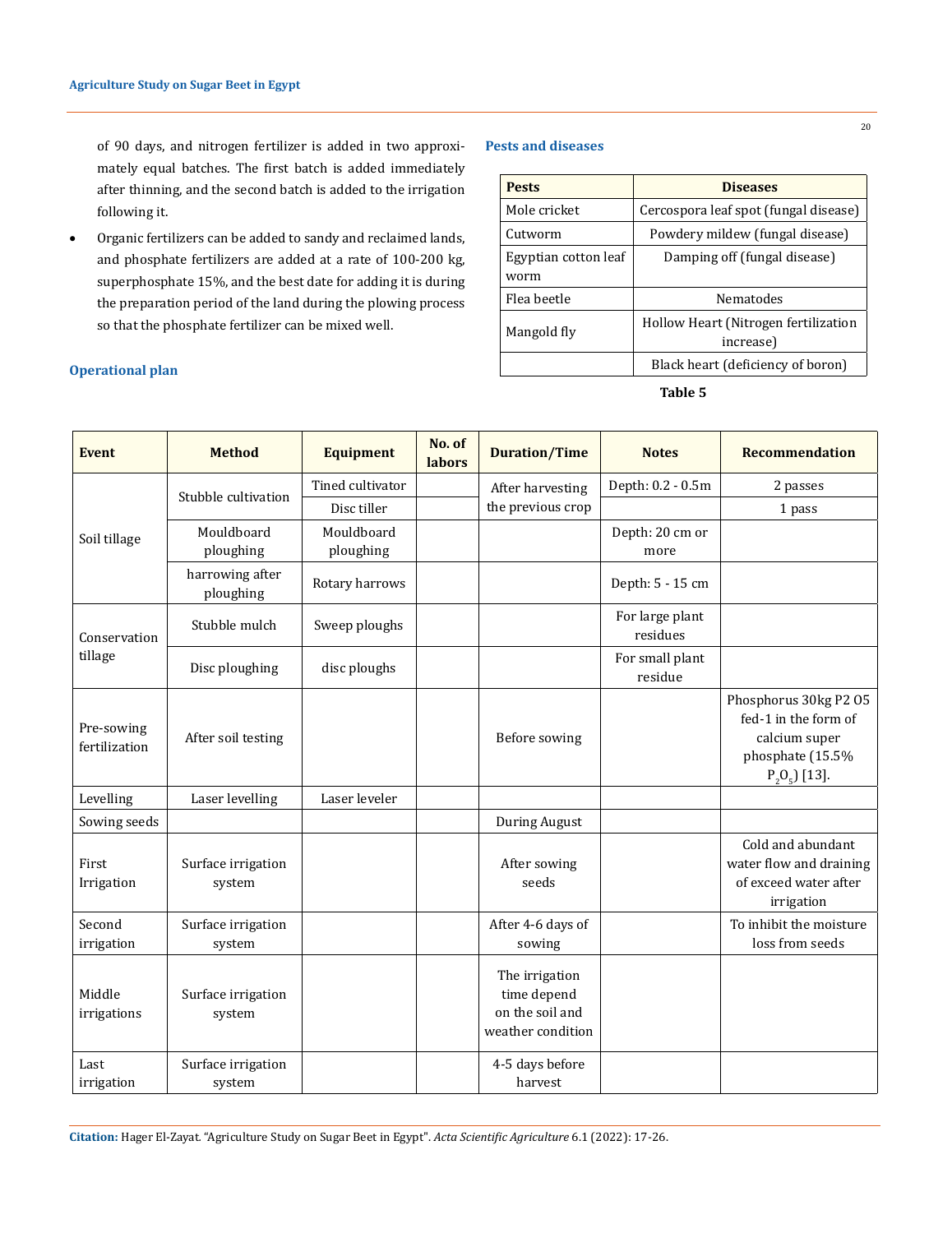Sprinkler irrigation

|                     |            |                                                                                | In the case of sprinkler irrigation, especially in sandy and light lands, the need for continued availability of moisture |
|---------------------|------------|--------------------------------------------------------------------------------|---------------------------------------------------------------------------------------------------------------------------|
|                     |            | plant and soil.                                                                | around the seed until germination is completed, and then irrigation is carried out according to the condition of the      |
| Hand thinning       | $25/$ acre | 4-leafs stage (30)<br>days after<br>sowing)                                    |                                                                                                                           |
| Mechanical thinning |            |                                                                                |                                                                                                                           |
| Nitrogen            |            | 1st dose after<br>thinning<br>2nd dose after 30<br>$\sim$ $\sim$ $\sim$ $\sim$ | Nitrogen fertilizer was<br>added at the 80 kg N<br>fed-1 in the form of<br>urea $(46\% N)$ in two                         |

| Thinning      | Hand thinning                                     | 25/acre | 4-leafs stage (30<br>days after<br>sowing)                                         |                                                                                                                        |
|---------------|---------------------------------------------------|---------|------------------------------------------------------------------------------------|------------------------------------------------------------------------------------------------------------------------|
|               | Mechanical thinning                               |         |                                                                                    |                                                                                                                        |
|               | Nitrogen                                          |         | 1st dose after<br>thinning<br>2nd dose after 30<br>days of thinning                | Nitrogen fertilizer was<br>added at the 80kg N<br>fed-1 in the form of<br>urea (46% N) in two<br>equal doses [13].     |
| Fertilization | Potassium                                         |         | Before the 2 <sup>nd</sup><br>irrigation                                           | Potassium 24 $kg K2O$<br>fed-1 in the form of<br>potassium sulphate<br>(48% $K2$ O) before the<br>2nd irrigation [13]. |
|               | Mole cricket                                      |         | Aug - Sep                                                                          | Avoid weed condensa-<br>tion.                                                                                          |
|               | Cutworm                                           |         | Late Oct - Nov                                                                     |                                                                                                                        |
|               | Egyptian cotton leaf<br>worm                      |         | Aug - Sep                                                                          |                                                                                                                        |
|               | Flea beetle                                       |         | Dec - Feb                                                                          | Avoid weed<br>condensation.                                                                                            |
|               | Mangold fly                                       |         | Mar - May                                                                          |                                                                                                                        |
| Pest control  | Cercospora leaf spot<br>(fungal disease)          |         | Aug                                                                                |                                                                                                                        |
|               | Powdery mildew<br>(fungal disease)                |         | Mar - May                                                                          |                                                                                                                        |
|               | Damping off (fungal<br>disease)                   |         |                                                                                    | Irrigation manage-<br>ment especially in first<br>and second irrigation<br>process                                     |
|               | Nematodes                                         |         |                                                                                    | Sugar beet have to be<br>the 4th crop rotation<br>Avoid cultivation<br>peanut and sunflower.                           |
|               | <b>Hollow Heart</b>                               |         | High moisture<br>and nitrogen<br>content                                           | Spacing and nitrogen<br>fertilizer control.                                                                            |
|               | <b>Black heart</b>                                |         | deficiency of<br>boron                                                             | Irrigation, drainage,<br>boron & nitrogen<br>fertilizers control.                                                      |
| Weed control  | Hand weeding with<br>application of<br>herbicides |         | After sowing or<br>after 2 true-leaf<br>stage it depends<br>on the kind of<br>weed | Visual observation and<br>hand weeding                                                                                 |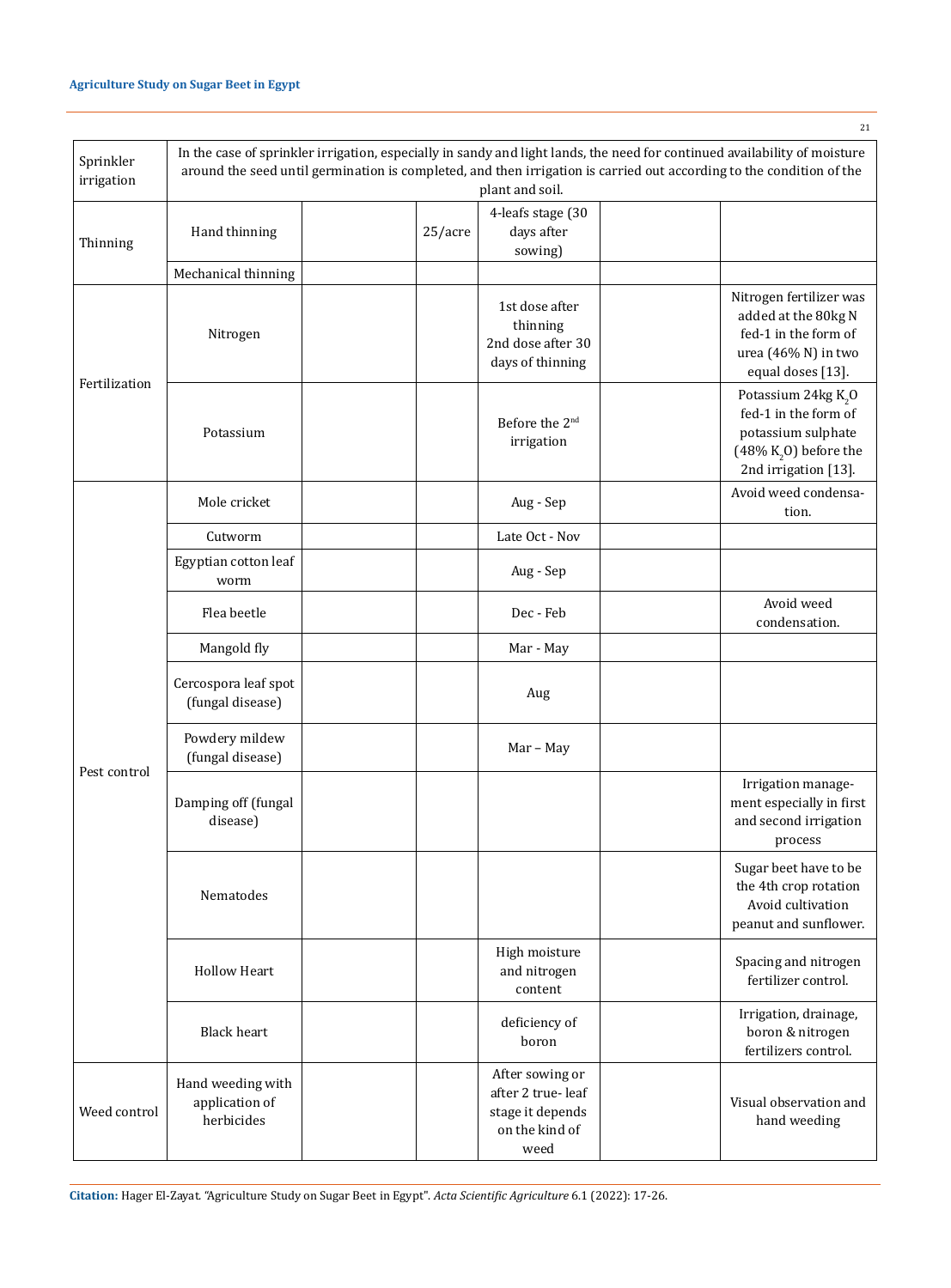|              |                          |                                                            | 22                                                         |
|--------------|--------------------------|------------------------------------------------------------|------------------------------------------------------------|
| Harvest      | Hand harvesting          | The yellowish of<br>the leaves and                         |                                                            |
|              | Mechanical<br>harvesting | root protrusion<br>from soil<br>$(180 - 210 \text{ days})$ |                                                            |
|              | Storing                  |                                                            | Normal storage<br>duration from 24 to 48<br>hours maximum. |
| Post-harvest | Saving soil loss         |                                                            | Avoid harvesting in wet<br>conditions.                     |

### **Table 6**

\*Stubble cultivation before mouldboard ploughing should usually only be made in fields with a large number of perennial weeds or for the establishment of an autumn-sown catch crop; otherwise, the negative effects may dominate.

# **Soil tillage**

- • Primary tillage performed when soil moisture is optimum.
- Plowing depth for sugar beet varies depending on soil's clay content. Heavy soils require a depth of up to 0.5 m, whereas sandy soils require usually 0.2 - 0.4m [14].
- Repeatedly growing sugar beet on the same field causes a rapid yield drop, mainly due to increased disease inoculants. Consequently, this practice must be carefully avoided.

### **Pre-sowing fertilization**

- Includes the necessary elements for the incoming crop, taking into account future losses through water movement, etc. Due to their limited mobility in the soil, when phosphorus, potassium and magnesium fertilization is required, they are normally applied before plowing in autumn in order to loosen the fertilizers in the processed soil layer [15].
- It is important not to give too few or too many plant nutrients, therefore the soil must first be analyzed so that the plants will not be burned, or show poor growth.

### **Sowing**

- To reach to desired concentration of sugar we have to take in our consideration the density of the plant to plant approximately 40000 plants/acre.
- • The space between each plant 20 cm.

### **Soil type**

• Sugar beet can grow in a wide variety of soil in Egypt (saline, alkaline and calcareous soils) so it needs to monitor what the exact type that we treat with by soil analysis [13].

## **Planting period**

Sugar beet cultivated in Egypt from August to September and it last for 4- 6 months.

# **Comparison between traditional, precision and advanced agriculture techniques in cultivating sugar beet**

|               | <b>Traditional Agriculture</b>                                                                                                                                                                                                        | <b>Precision Agriculture</b>                                                                                                                                                        | <b>Advanced precision Agriculture</b>                                                                                                                                                                                                                                                                                                                                                                                                                                                        |
|---------------|---------------------------------------------------------------------------------------------------------------------------------------------------------------------------------------------------------------------------------------|-------------------------------------------------------------------------------------------------------------------------------------------------------------------------------------|----------------------------------------------------------------------------------------------------------------------------------------------------------------------------------------------------------------------------------------------------------------------------------------------------------------------------------------------------------------------------------------------------------------------------------------------------------------------------------------------|
| Zoning        | Drilling machine used in<br>sowing seed to avoid the weeds<br>or any other plant residues [16]<br>and can used manually by cone<br>planter [17].<br>The seed sowing according to<br>previous recommendation for<br>depth and spacing. | Identification of suitable and<br>unsuitable conditions for<br>sugar beet based on<br>meteorological data history<br>$[18].$                                                        | A precision study the meteorological history of<br>the desired location and except the productivity<br>of the crop using GIS map and gathered<br>information about the crop critical growth points.<br>Management Zone Delineation (MZD) there is are<br>a various approach in precision<br>agriculture it's important to collect a real time<br>data like; (weather, soil, air quality, crop maturity)<br>[19]<br>Zone dividing to be under more control and for<br>easily data collection. |
| Soil analysis | Based on some recommendation<br>from another farmers                                                                                                                                                                                  | Soil analysis before planting<br>that lead to complete image<br>about the soil and its mineral<br>losses.<br>Also soil texture mapping<br>that provided by satellite<br>$[20,21]$ . | After soil analysis and optimizing all plant needs,<br>schedule soil analysis period and finally follow<br>the crop with soil sensors that applied for<br>different parameters (PH, Moisture, temperature,<br>Insects, Weeds, pollutants) using NIR [22].                                                                                                                                                                                                                                    |

**Citation:** Hager El-Zayat*.* "Agriculture Study on Sugar Beet in Egypt". *Acta Scientific Agriculture* 6.1 (2022): 17-26.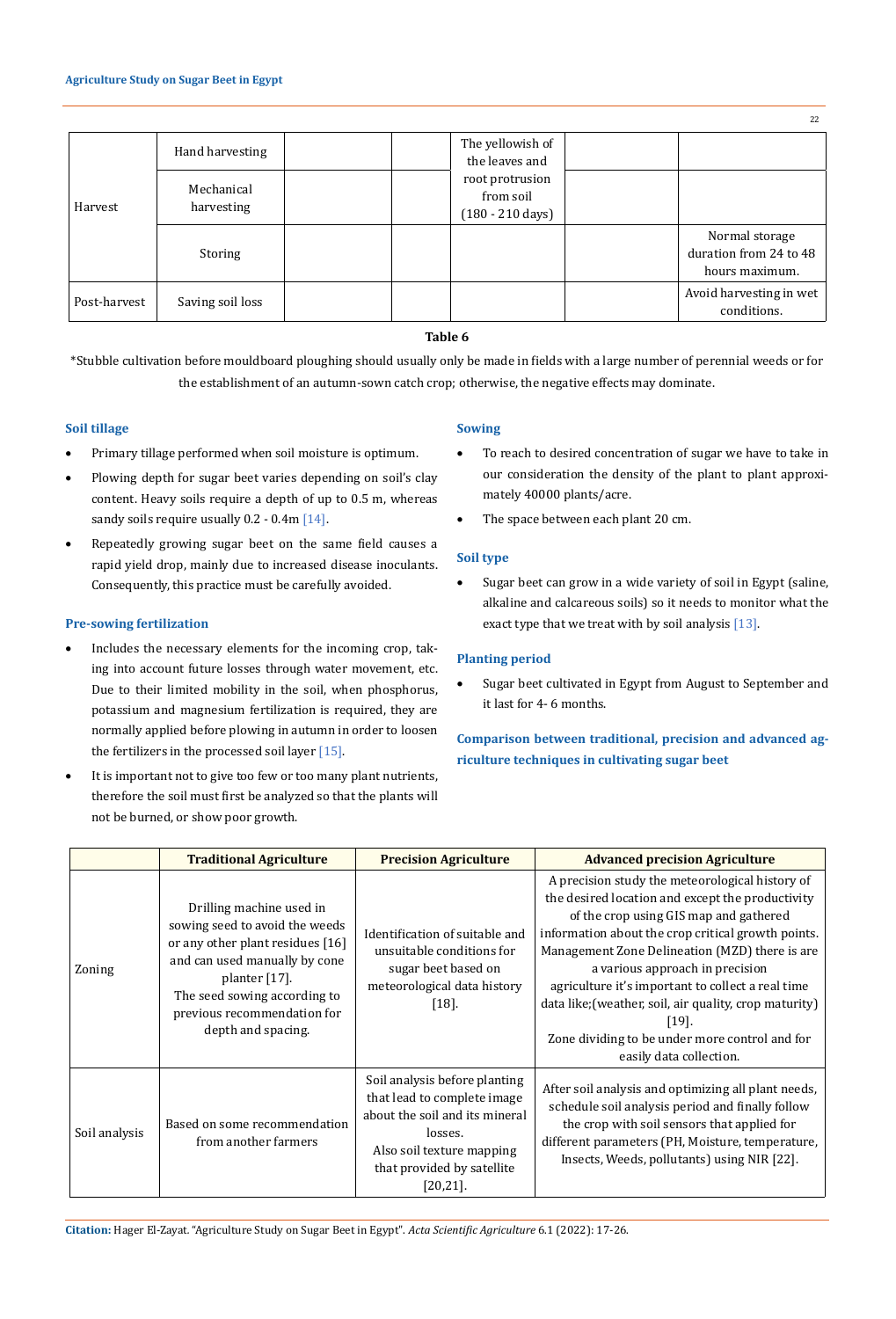### **Agriculture Study on Sugar Beet in Egypt**

|                                     |                                                                                                                                                                                                                                             |                                                                                                                                                                                                                                                                                                                                                                                                                                                                                                                                                 | 23                                                                                                                                                                                                                                                                                                                                                                                                                                                                                                                                                                                                                                                                                                                                                                                                                                                |
|-------------------------------------|---------------------------------------------------------------------------------------------------------------------------------------------------------------------------------------------------------------------------------------------|-------------------------------------------------------------------------------------------------------------------------------------------------------------------------------------------------------------------------------------------------------------------------------------------------------------------------------------------------------------------------------------------------------------------------------------------------------------------------------------------------------------------------------------------------|---------------------------------------------------------------------------------------------------------------------------------------------------------------------------------------------------------------------------------------------------------------------------------------------------------------------------------------------------------------------------------------------------------------------------------------------------------------------------------------------------------------------------------------------------------------------------------------------------------------------------------------------------------------------------------------------------------------------------------------------------------------------------------------------------------------------------------------------------|
| Monitoring of<br>plant<br>phenotype | The determination of the leaf<br>area index of sugar beet<br>canopies by using direct<br>measurement techniques is very<br>laborious [23].<br>The fresh weight of root is a<br>destructive test that cannot be<br>performed before harvest. | 3 growth indicator FWL, FWT<br>and LAI (Fresh weight of<br>leaves - Fresh Weight of<br>Roots - leaf Area Index) [24].                                                                                                                                                                                                                                                                                                                                                                                                                           | Real-time multispectral camera that based on<br>unmanned aerial systems that follow the plant<br>growth.<br>Knowledge aware system that collects data from<br>multispectral analysis and cameras and<br>environmental sensors to reproduce a complete<br>plant 3D module.                                                                                                                                                                                                                                                                                                                                                                                                                                                                                                                                                                         |
| <b>Diseases</b><br>management       | 3 different applications of dis-<br>eases management:<br>Preventive<br>$1-$<br>management<br>Curative management<br>$2 -$<br>$3-$<br>Eradicated<br>management                                                                               | Study the crop pathogens<br>and apply of the pesticides to<br>avoid any infection.<br>The visual plant disease<br>estimation by human<br>raters, microscopic<br>evaluation of morphology<br>features to identify<br>pathogens, as well as<br>molecular, serological, and<br>microbiological diagnostic<br>techniques [25].<br>It is able to detect Cercospora<br>leaf spot, powdery mildew,<br>and rust on sugar beet before<br>the appearance of visible<br>symptoms using Support<br>Vector Machines and spectral<br>vegetation indices [26]. | The early stage of pathogen can be detected with<br>thermal images [27].<br>Techniques:<br>RGB<br>Multispectral<br>Hyper spectral<br>Thermal (infrared thermography):<br>detect the transpiration of the plant leaf.<br>Chlorophyll - fluorescence: This<br>method has been used to study differences in<br>the photosynthetic activity caused by biotic and<br>abiotic stresses over the leaf area<br>3D sensors<br>Photogrammetric solutions such as<br>stereo cameras, 3D laser scanners,<br>ultrasonography, or densitometry also have the<br>potential to distinguish information about plant<br>biomass or plant architecture.<br>All of these techniques depend on the data<br>collection of the disease parameters.<br>The density of a crop stand can be an important<br>parameter for planning targeted fungicide<br>applications [26]. |
| Water<br>management                 | Recommended crop sequences<br>and change irrigation method<br>from furrow irrigation to<br>sprinkler.<br>Visual observation of soil<br>moisture.                                                                                            | Most growers who have used<br>watermark moisture soil<br>sensors reduced their water<br>use and observed slight<br>increases in yield.                                                                                                                                                                                                                                                                                                                                                                                                          | High-resolution multi-spectral imagery, in<br>combination with ground sampling, provided<br>enough information for the modelling<br>approaches to accurately estimate spatially<br>distributed surface soil moisture [28].<br>Real-time canopy temperature, relative humidity,<br>solar radiation, wind speed and air temperature<br>were required field measurements for calculating<br>theoretical CWSI (Crop Water Stress index) for<br>automatic irrigation [29].                                                                                                                                                                                                                                                                                                                                                                             |
| Fertilization                       | Application of recommended<br>brand name of fertilizers that<br>contain NPK.                                                                                                                                                                | Variable rate fertilization is<br>applied according to the zone<br>mapping of mineral defection<br>that need to be fertilized.                                                                                                                                                                                                                                                                                                                                                                                                                  | Perform soil and water analysis and during<br>application following the plant by NDVI values<br>$[30]$ .<br>Site specific fertilization:<br>Fertilizing Based on Nutrient Removal<br>$1 -$<br>by Previous Crops.<br>Real time fertilization:<br>Fertilizing Based on Reflectance of Soils<br>$1 -$<br>$[31]$ .                                                                                                                                                                                                                                                                                                                                                                                                                                                                                                                                    |
| Seeding                             | Manual sowing of seed without<br>takes any consideration to soil<br>sampling or any other<br>recommendation.                                                                                                                                | Detection the soil moisture<br>from soil sampling and take<br>the recommended spaces<br>between each seed and raw<br>and depth.                                                                                                                                                                                                                                                                                                                                                                                                                 | Sensor used in during seeding for detect 2<br>important point sowing depth and soil moisture<br>$[31]$ .                                                                                                                                                                                                                                                                                                                                                                                                                                                                                                                                                                                                                                                                                                                                          |

# **Table 7**

 $\,^*$  Automatic irrigation triggered only after canopy temperatures exceeded  $28^o$ C for more than  $452$  min accumulated in a  $24$  h period on an odd-numbered DOY in cotton [32].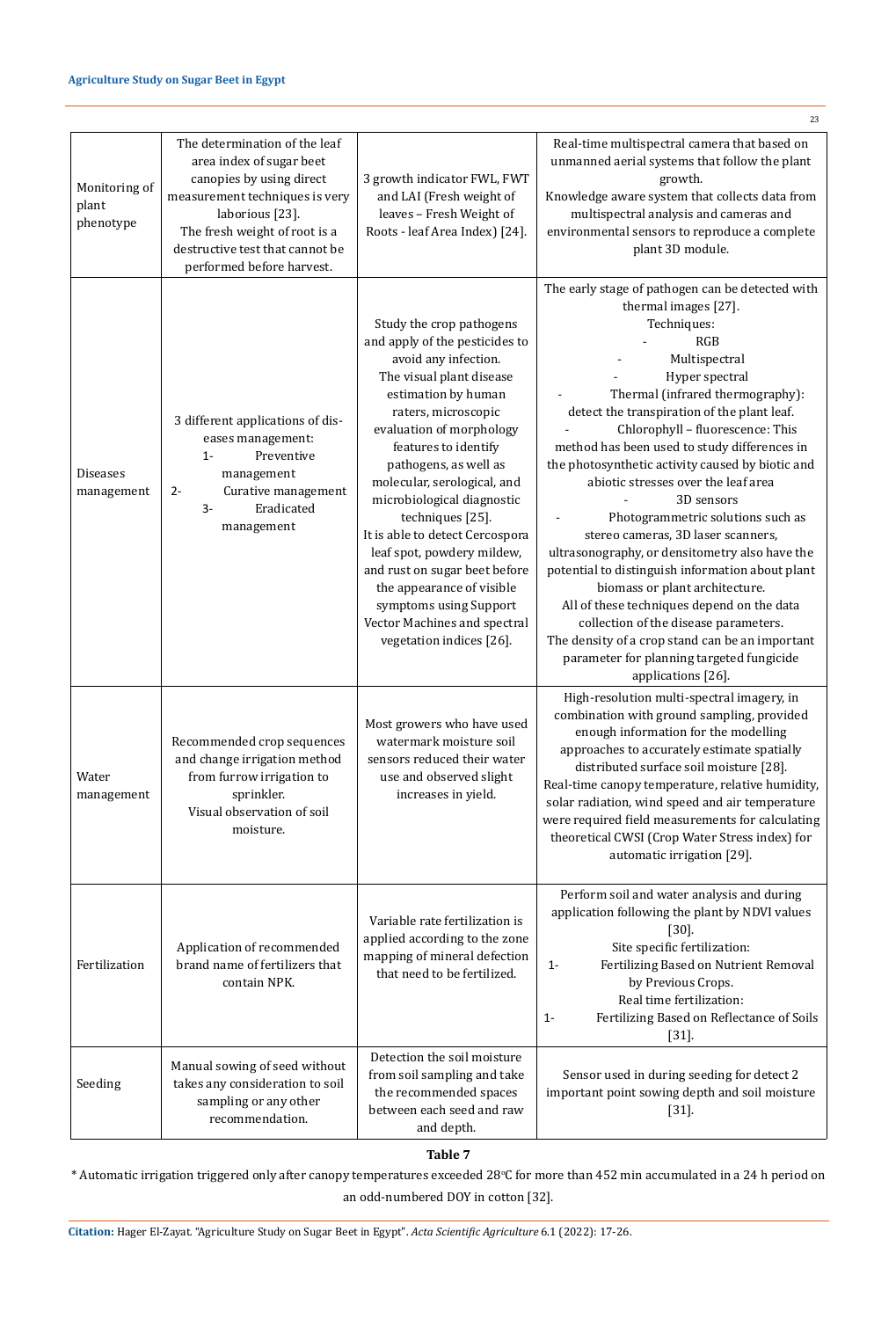### **Recommendation**

- Zoning land according to GIS (Geographical Information System) and dividing zoning area to blocks for precision agriculture.
- Precision reference study of the cultivar for its resistance and productivity.
- Soil testing before cultivation (A 60 -acre field with 3 sampling areas would require 15-20 cores for each of 3 composite boxed or bagged samples).
- Real-time water and soil measurement (parameters) daily updated schedule.
- Automatic valves to control irrigation schedule.
- Monitoring of canopy temperature and soil surface temperature for early pathogen detection.
- The WSN (Wireless sensor network) can be used to test the suitability of the agricultural land to the crop cultivation, ensuring its freeness from diseases and harmful fungi, and for performing nutrient availability analysis in order to develop an appropriate fertilization scheme.

#### **Important notes**

- • Crop sequence in land for high productivity Clover (short season), sugar beet then rice.
- Sugar beet, soybean then maize for water management and soil mineral saving.
- Faba bean can intercrop with sugar beet.
- When the crop is imported to the factory, a sample is taken and the percentage of sucrose, sodium, potassium, and alpha-amino nitrogen is estimated. The higher the percentage of the last three elements, the lower the percentage of sugar extraction.
- Soil physical analyses
- Particle size distribution, bulk density, and soil compaction by soil core method were determined according to [33].

### **Soil chemical analyses**

Electric conductivity (EC), soluble cations and anions, calcium carbonate (CaCO<sub>3</sub>), organic matter, pH, exchangeable Na+, macronutrients, and cation exchange capacity were determined according to United States Department of Agriculture [34].

#### **Water samples analyses**

- Three water sampling tests (pH, EC, total dissolved solids (TDS), and sodium adsorption ratio (SAR)) were carried out using the soil survey laboratory methods manual [34].
- • Suitability of water for irrigation was determined according to the limitations outlined by [35].

#### **Late harvesting impact**

The late harvest (187 after emergence) obtaining the highest sugar yield when the rainfall and low temperature do not occur [36].

#### **Bibliography**

- 1. Zeinab E Ghareeb., *et al*[. "Genotype × environment interaction](https://jpp.journals.ekb.eg/article_55434.html)  [for characteristics of some sugar beet genotypes" \(2014\).](https://jpp.journals.ekb.eg/article_55434.html)
- 2. Carlyle DH. "A Growing Degree Day Equation for Predicting Early Sugarbeet Leaf Stages". Ph.D. Dissertation, Plant Sciences Dept., North Dakota State University, Fargo, USA (1998).
- 3. [Khalifa E and Meleha M. "Sugar beet production under drip](https://journals.ekb.eg/article_103875.html)  irrigation in heavy clay soil". *[Journal of Soil Sciences and Agri](https://journals.ekb.eg/article_103875.html)[cultural Engineering](https://journals.ekb.eg/article_103875.html)* 34 (2009): 7467-7480.
- 4. Zaki, Safi-Naz. "Influences of Irrigation and Fertilizer on Growth and Yield of Two Sugar Beet Varieties in Egypt" (2017).
- 5. HI El-Eila., *et al*[. "Nutrient response of three sugar beet vari](https://www.researchgate.net/publication/284733326_Nutrient_response_of_three_sugar_beet_varieties_grown_under_new_reclaimed_soils_to_potassium_and_boron_fertilization_International_Journal_of_Academic_Research_6_269_-273)[eties grown under new reclaimed soils to potassium and bo](https://www.researchgate.net/publication/284733326_Nutrient_response_of_three_sugar_beet_varieties_grown_under_new_reclaimed_soils_to_potassium_and_boron_fertilization_International_Journal_of_Academic_Research_6_269_-273)ron fertilization". *[International Journal of Academic Research](https://www.researchgate.net/publication/284733326_Nutrient_response_of_three_sugar_beet_varieties_grown_under_new_reclaimed_soils_to_potassium_and_boron_fertilization_International_Journal_of_Academic_Research_6_269_-273)* 6 [\(2014\): 269 -273.](https://www.researchgate.net/publication/284733326_Nutrient_response_of_three_sugar_beet_varieties_grown_under_new_reclaimed_soils_to_potassium_and_boron_fertilization_International_Journal_of_Academic_Research_6_269_-273)
- 6. [Hanan Y Mohamed and MAT Yasin. "Response of Some Sugar](https://agro.journals.ekb.eg/article_89.html)  [Beet Varieties to Harvesting Dates and Foliar Application of](https://agro.journals.ekb.eg/article_89.html)  Boron and Zinc in Sandy Soils". *[Egyptian Journal of Agronomy](https://agro.journals.ekb.eg/article_89.html)*  [35.2 \(2013\): 227-252.](https://agro.journals.ekb.eg/article_89.html)
- 7. Aly E., *et al*[. "Effect of hill spacing and cease irrigation before](https://jpp.journals.ekb.eg/article_84277.html)  [harvesting on som sugar beet varities under sandy soils".](https://jpp.journals.ekb.eg/article_84277.html) *Jour[nal of Plant Production](https://jpp.journals.ekb.eg/article_84277.html)* 3 (2012): 1039-1047.
- 8. Abbas Mohamed., *et al*[. "Effect of some soil amendments on](https://www.researchgate.net/publication/324976881_Effect_of_some_soil_amendments_on_yield_and_quality_traits_of_sugar_beet_Beta_vulgaris_L_under_water_stress_in_sandy_soil)  [yield and quality traits of sugar beet \(Beta vulgaris L.\) under](https://www.researchgate.net/publication/324976881_Effect_of_some_soil_amendments_on_yield_and_quality_traits_of_sugar_beet_Beta_vulgaris_L_under_water_stress_in_sandy_soil)  water stress in sandy soil". *[Egyptian Journal of Agronomy](https://www.researchgate.net/publication/324976881_Effect_of_some_soil_amendments_on_yield_and_quality_traits_of_sugar_beet_Beta_vulgaris_L_under_water_stress_in_sandy_soil)* 40.1 [\(2018\).](https://www.researchgate.net/publication/324976881_Effect_of_some_soil_amendments_on_yield_and_quality_traits_of_sugar_beet_Beta_vulgaris_L_under_water_stress_in_sandy_soil)
- 9. Kamal K Attia., *et al*[. "Response of Sugar Beet Grown in New](https://www.curresweb.com/mejar/mejar/2015/467-474.pdf)[ly Reclaimed Soil to Different Nitrogen Sources at Different](https://www.curresweb.com/mejar/mejar/2015/467-474.pdf)  Growth Stages". *[Middle East Journal of Agriculture Research](https://www.curresweb.com/mejar/mejar/2015/467-474.pdf)* [\(2015\).](https://www.curresweb.com/mejar/mejar/2015/467-474.pdf)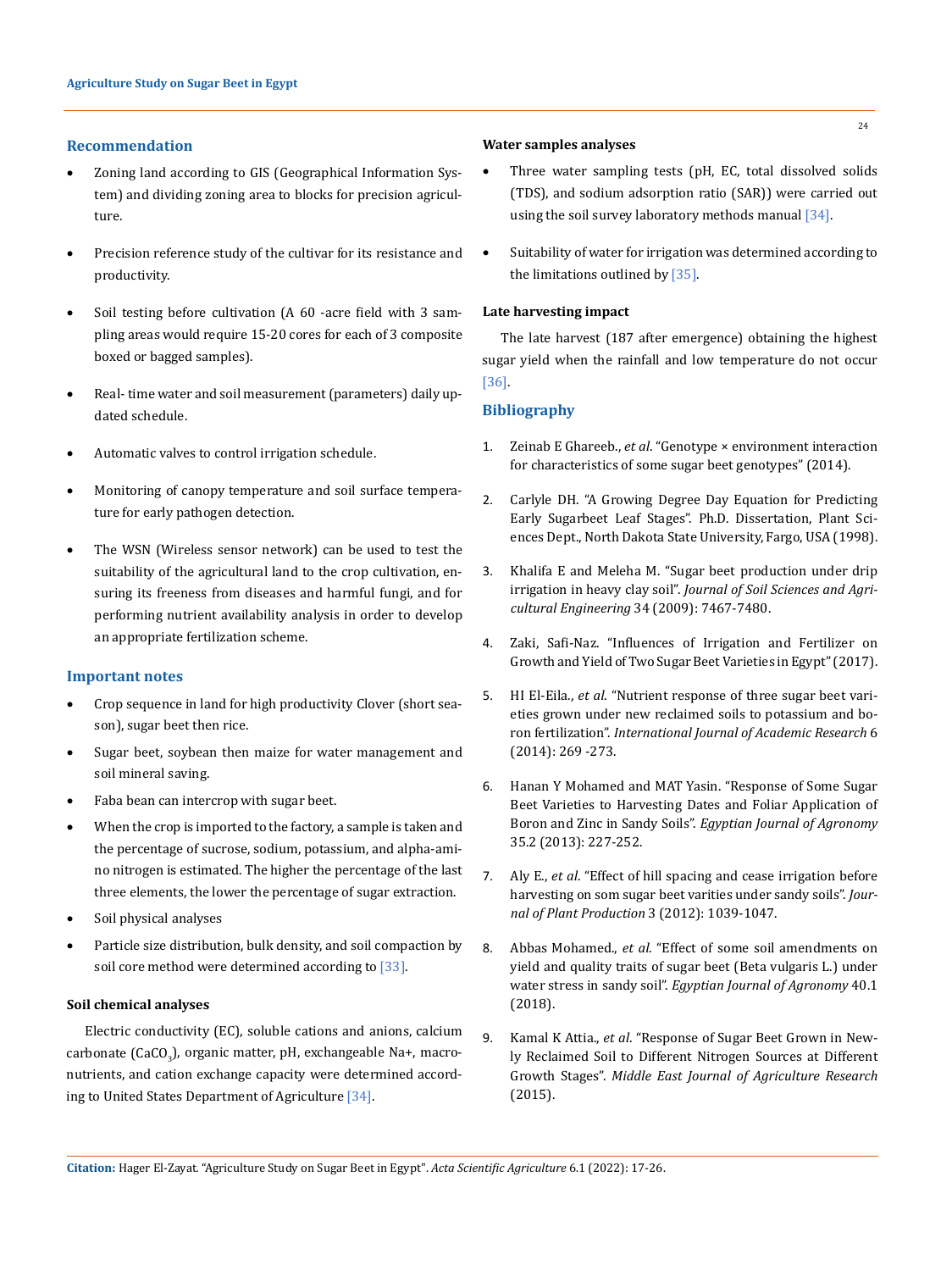- 10. van Burg PFJ., *et al*. "Nitrogen supply from fertilizers and manure: Its effect on yield and quality of sugar beet. In Nitrogen and sugar-beet, 189-292". Brussels, Belgium: IIRB (1983).
- 11. [Abdel-Motagally FMF and KK Attia. "Response of sugar beet](https://www.researchgate.net/publication/266339443_Response_of_Sugar_Beet_Plants_to_Nitrogen_and_Potassium_Fertilization_in_Sandy_Calcareous_Soil)  [plants to nitrogen and potassium fertilization in sandy calcar](https://www.researchgate.net/publication/266339443_Response_of_Sugar_Beet_Plants_to_Nitrogen_and_Potassium_Fertilization_in_Sandy_Calcareous_Soil)eous soil". *[International Journal of Agriculture and Biology](https://www.researchgate.net/publication/266339443_Response_of_Sugar_Beet_Plants_to_Nitrogen_and_Potassium_Fertilization_in_Sandy_Calcareous_Soil)* 11 [\(2009\): 695-700.](https://www.researchgate.net/publication/266339443_Response_of_Sugar_Beet_Plants_to_Nitrogen_and_Potassium_Fertilization_in_Sandy_Calcareous_Soil)
- 12. Hassanli AM., *et al*[. "Evaluation of the influence of irrigation](http://dx.doi.org/10.1016/j.agwat.2009.10.010)  [methods and water quality on sugar beet yield and water use](http://dx.doi.org/10.1016/j.agwat.2009.10.010)  efficiency". *[Agricultural Water Management](http://dx.doi.org/10.1016/j.agwat.2009.10.010)* 97.2 (2010): 357- [362.](http://dx.doi.org/10.1016/j.agwat.2009.10.010)
- 13. Mirvat E Gobarah., *et al*[. "Effect of Different Sowing Dates on](https://www.researchgate.net/publication/338287144_Effect_of_Different_Sowing_Dates_on_Quantity_and_Quality_of_Some_Promising_Sugar_Beet_Beta_vulgaris_L_Varieties_under_North_Delta_Condition)  [Quantity and Quality of Some Promising Sugar Beet \(Beta](https://www.researchgate.net/publication/338287144_Effect_of_Different_Sowing_Dates_on_Quantity_and_Quality_of_Some_Promising_Sugar_Beet_Beta_vulgaris_L_Varieties_under_North_Delta_Condition)  [vulgaris L.\) Varieties under North Delta, Condition".](https://www.researchgate.net/publication/338287144_Effect_of_Different_Sowing_Dates_on_Quantity_and_Quality_of_Some_Promising_Sugar_Beet_Beta_vulgaris_L_Varieties_under_North_Delta_Condition) *Egyptian [Journal of Agronomy](https://www.researchgate.net/publication/338287144_Effect_of_Different_Sowing_Dates_on_Quantity_and_Quality_of_Some_Promising_Sugar_Beet_Beta_vulgaris_L_Varieties_under_North_Delta_Condition)* 41.3 (2019): 343-354.
- 14. Koch HJ., *et al*. "Yield decrease in sugar beet caused by reduced tillage and direct drilling". *European Journal of Agronomy* 30 (2009): 102-109.
- 15. Martindale W. "The sustainability of the sugar beet crop—the potential of add value". *British Sugar Beet Review* 81 (2013): 49-52.
- 16. Stevanato Piergiorgio., *et al*[. "Sustainability of the Sugar Beet](https://link.springer.com/article/10.1007/s12355-019-00734-9)  Crop". *[Sugar Tech](https://link.springer.com/article/10.1007/s12355-019-00734-9)* (2019): 21.
- 17. [Kaffka Stephen and Hembree Kurt. "The Effects of Saline Soil,](https://www.researchgate.net/publication/250397064_The_Effects_of_Saline_Soil_Irrigation_and_Seed_Treatments_on_Sugarbeet_Stand_Establishment)  [Irrigation, and Seed Treatments on Sugarbeet Stand Establish](https://www.researchgate.net/publication/250397064_The_Effects_of_Saline_Soil_Irrigation_and_Seed_Treatments_on_Sugarbeet_Stand_Establishment)ment". *[Journal of Sugarbeet Research](https://www.researchgate.net/publication/250397064_The_Effects_of_Saline_Soil_Irrigation_and_Seed_Treatments_on_Sugarbeet_Stand_Establishment)* 41 (2004): 61-72.
- 18. Stol W., *et al*. "Agro-ecological characterization for potato production". CABO-DLO Report 155, Wageningen, the Netherlands 53 (1991).
- 19. [Janrao Prachi. "Management Zone Delineation in Precision Ag](https://ieeexplore.ieee.org/document/7193256)[riculture Using Data Mining: A Review" \(2015\).](https://ieeexplore.ieee.org/document/7193256)
- 20. Wang DC., *et al*[. "Mapping soil texture of a plain area using](http://dx.doi.org/10.1016/S1002-0160(12)60025-3)  [fuzzy-c-means clustering method based on land surface diur](http://dx.doi.org/10.1016/S1002-0160(12)60025-3)[nal temperature difference".](http://dx.doi.org/10.1016/S1002-0160(12)60025-3) *Pedosphere* 22 (2012): 394-403.
- 21. Wang DC., *et al*[. "Retrieval and mapping of soil texture based](https://journals.plos.org/plosone/article?id=10.1371/journal.pone.0129977)  [on land surface diurnal temperature range data from MODIS".](https://journals.plos.org/plosone/article?id=10.1371/journal.pone.0129977)  *PLoS ONE* [10 \(2015\): e0129977.](https://journals.plos.org/plosone/article?id=10.1371/journal.pone.0129977)
- 22. Yin H., *et al*[. "Soil Sensors and Plant Wearables for Smart](https://doi.org/10.1002/adma.202007764)  [and Precision Agriculture".](https://doi.org/10.1002/adma.202007764) *Advanced Materials* 33 (2021): [2007764.](https://doi.org/10.1002/adma.202007764)
- 23. [Röver A and Koch H J. "Indirect determination of leaf area in](https://onlinelibrary.wiley.com/doi/10.1111/j.1439-037X.1995.tb01102.x)[dex of sugar beet canopies in comparison to direct measure](https://onlinelibrary.wiley.com/doi/10.1111/j.1439-037X.1995.tb01102.x)ment". *[Journal of Agronomy and Crop Science](https://onlinelibrary.wiley.com/doi/10.1111/j.1439-037X.1995.tb01102.x)* 174 (1995): 189- [195.](https://onlinelibrary.wiley.com/doi/10.1111/j.1439-037X.1995.tb01102.x)
- 24. Yang Cao., *et al*[. "Monitoring of sugar beet growth indicators](https://doi.org/10.1016/j.compag.2020.105331)  [using wide-dynamic-range vegetation index \(WDRVI\) derived](https://doi.org/10.1016/j.compag.2020.105331)  from UAV multispectral images". *[Computers and Electronics in](https://doi.org/10.1016/j.compag.2020.105331)  Agriculture* [171 \(2020\): 105331.](https://doi.org/10.1016/j.compag.2020.105331)
- 25. Mahlein Anne-Katrin. "Plant Disease Detection by Imaging Sensors - Parallels and Specific Demands for Precision Agriculture and Plant Phenotyping". *Plant Diseases* 100.2 (2016): 241-251.
- 26. Rumpf T., *et al*[. "Early detection and classification of plant](https://www.sciencedirect.com/science/article/abs/pii/S0168169910001262)  [diseases with support vector machines based on hyperspec](https://www.sciencedirect.com/science/article/abs/pii/S0168169910001262)tral reflectance". *[Computers and Electronics in Agriculture](https://www.sciencedirect.com/science/article/abs/pii/S0168169910001262)* 74 [\(2010\): 91-99.](https://www.sciencedirect.com/science/article/abs/pii/S0168169910001262)
- 27. Mahlein AK., *et al*[. "Recent advances in sensing plant diseases](http://dx.doi.org/10.1007/s10658-011-9878-z)  for precision crop protection". *[European Journal of Plant Pa](http://dx.doi.org/10.1007/s10658-011-9878-z)thology* [133 \(2012\): 197-209.](http://dx.doi.org/10.1007/s10658-011-9878-z)
- 28. Hassan-Esfahani Leila., *et al*[. "Assessment of Surface Soil Mois](https://doi.org/10.3390/rs70302627)[ture Using High-Resolution Multi-Spectral Imagery and Artifi](https://doi.org/10.3390/rs70302627)cial Neural Networks". *Remote Sensing* [7.3 \(2015\): 2627-2646.](https://doi.org/10.3390/rs70302627)
- 29. Osroosh Y., *et al*[. "Automatic irrigation scheduling of apple](https://www.sciencedirect.com/science/article/abs/pii/S0168169915002811)  [trees using theoretical crop water stress index with an inno](https://www.sciencedirect.com/science/article/abs/pii/S0168169915002811)vative dynamic threshold". *[Computers and Electronics in Agri](https://www.sciencedirect.com/science/article/abs/pii/S0168169915002811)culture* [118 \(2015\): 193-203.](https://www.sciencedirect.com/science/article/abs/pii/S0168169915002811)
- 30. [Ursoy Onder and Atun Rutkay. "Using Remote Sensing in](https://www.researchgate.net/publication/331261569_Using_Remote_Sensing_in_Detecting_Sugar_Beet_Fields_Treated_with_Different_Doses_of_Phosphorus)  [Detecting Sugar Beet Fields Treated with Different Doses of](https://www.researchgate.net/publication/331261569_Using_Remote_Sensing_in_Detecting_Sugar_Beet_Fields_Treated_with_Different_Doses_of_Phosphorus)  Phosphorus". *[Fresenius Environmental Bulletin](https://www.researchgate.net/publication/331261569_Using_Remote_Sensing_in_Detecting_Sugar_Beet_Fields_Treated_with_Different_Doses_of_Phosphorus)* 28 (2019): [1247-1253.](https://www.researchgate.net/publication/331261569_Using_Remote_Sensing_in_Detecting_Sugar_Beet_Fields_Treated_with_Different_Doses_of_Phosphorus)
- 31. [HJ Heege. "Precision in Crop Farming: Site Specific Concepts](https://link.springer.com/book/10.1007%2F978-94-007-6760-7)  [and Sensing 143 Methods: Applications and Results" \(2013\).](https://link.springer.com/book/10.1007%2F978-94-007-6760-7)
- 32. [O'Shaughnessy SA and Evett SR. "Canopy temperature based](https://www.sciencedirect.com/science/article/abs/pii/S0378377410001095)  [system effectively schedules and controls center pivot irriga](https://www.sciencedirect.com/science/article/abs/pii/S0378377410001095)tion of cotton". *[Agricultural Water Management](https://www.sciencedirect.com/science/article/abs/pii/S0378377410001095)* 97 (2010): [1310-1316.](https://www.sciencedirect.com/science/article/abs/pii/S0378377410001095)
- 33. [Klute A. "Methods of soil analysis \(part 1\)—physical and min](https://acsess.onlinelibrary.wiley.com/doi/book/10.2136/sssabookser5.1.2ed)eralogical methods". *[American Society of Agronomy and Soil](https://acsess.onlinelibrary.wiley.com/doi/book/10.2136/sssabookser5.1.2ed)  [Science Society of America, Madison](https://acsess.onlinelibrary.wiley.com/doi/book/10.2136/sssabookser5.1.2ed)* (1986).
- 34. USDA. Soil Survey Laboratory Methods Manual. Soil Survey Investigation Report No. 42 Version 4.0 November 2004 (2004).

**Citation:** Hager El-Zayat*.* "Agriculture Study on Sugar Beet in Egypt". *Acta Scientific Agriculture* 6.1 (2022): 17-26.